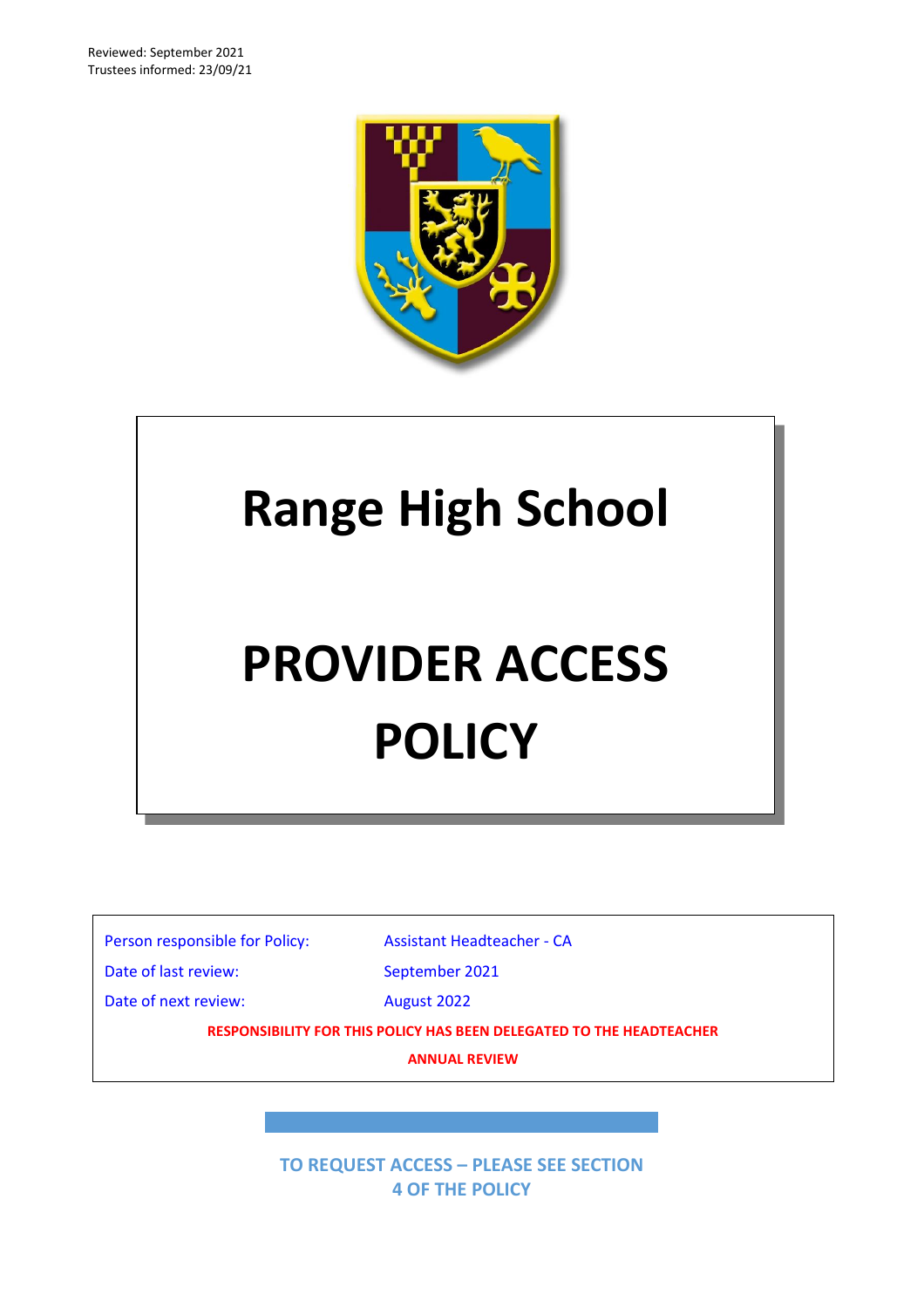# **Contents**

## <span id="page-1-0"></span>**1. Aims**

This policy statement aims to set out our school's arrangements for managing the access of education and training providers to students for the purpose of giving them information about their offer.

It sets out:

- Procedures in relation to requests for access
- The grounds for granting and refusing requests for access
- Details of premises or facilities to be provided to a person who is given access

## <span id="page-1-1"></span>**2. Statutory requirements**

Schools are required to ensure that there is an opportunity for a range of education and training providers to access students in years 8 to 13 for the purposes of informing them about approved technical education, qualifications or apprenticeships.

Schools must also have a policy statement that outlines the circumstances in which education and training providers will be given access to these students.

This is outlined in section 42B of th[e Education Act 1997.](https://www.legislation.gov.uk/ukpga/1997/44/section/42B)

<span id="page-1-2"></span>This policy shows how our school complies with these requirements.

## **3. Student entitlement**

All students in years 7 to 13 at Range High School are entitled to:

- Find out about technical education qualifications and apprenticeship opportunities, as part of our careers programme which provides information on the full range of education and training options available at each transition point
- Hear from a range of local providers about the opportunities they offer, including technical education and apprenticeships
- Understand how to make applications for the full range of academic and technical courses

## <span id="page-1-3"></span>**4. Management of provider access requests**

#### **4.1 Procedure**

\\adminsan01\users\JG\My Documents\Judith's Files\Policies\CURRENT STATUTORY POLICIES\PROVIDER ACCESS POLICY - SEPT 2021.docx A provider wishing to request access should contact Rachel Gooding, Careers Leader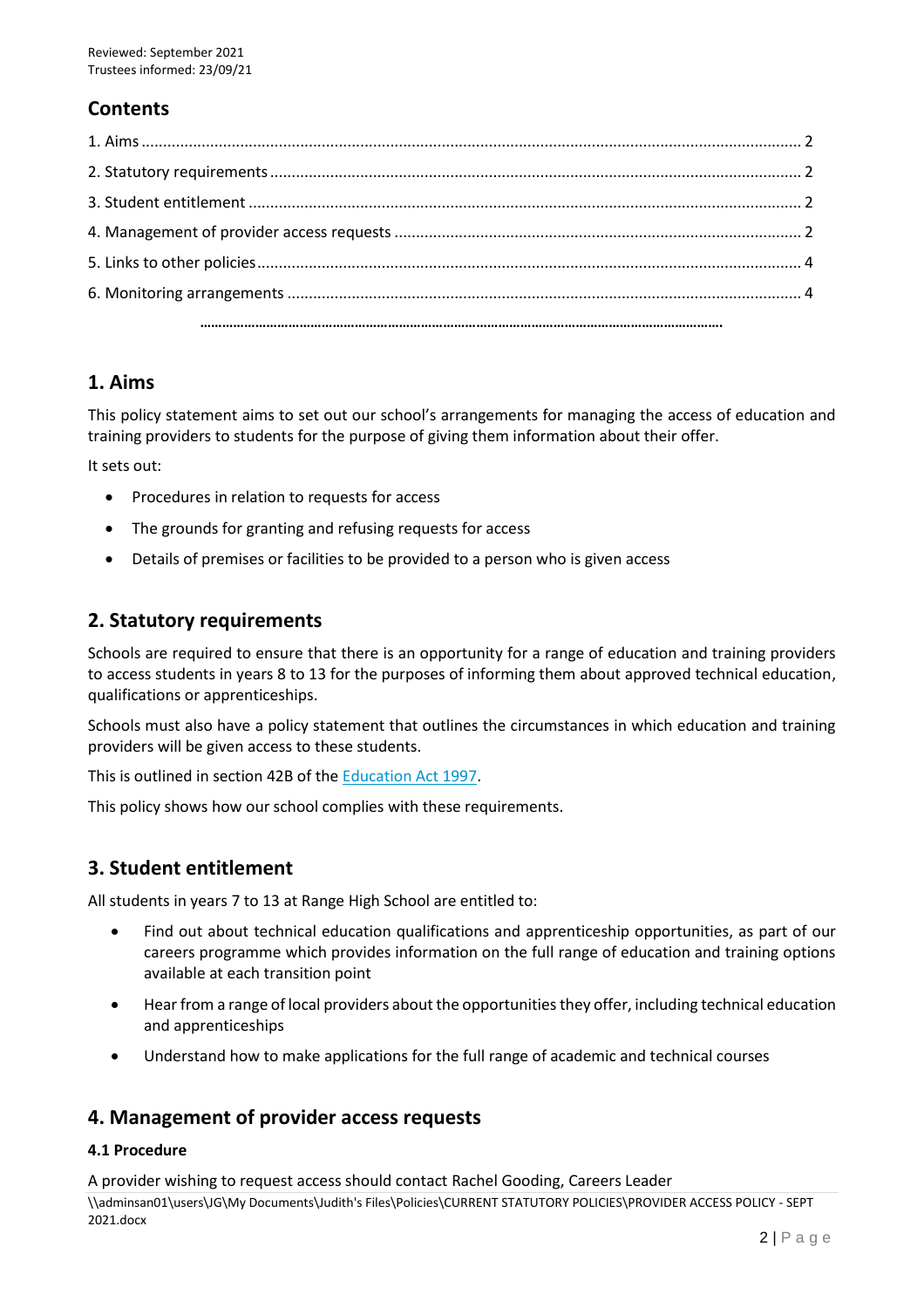Telephone: 01704 879315

Email[: rg@range.sefton.sch.uk](mailto:rg@range.sefton.sch.uk)

#### **4.2 Opportunities for access**

The school offers a comprehensive Careers' Education, Information, Advice and Guidance programme. An overview of this programme can be accessed on the school website by clicking on the PUPIL SUPPORT tab and then CAREERS.

A number of events, integrated into our careers programme, will offer providers an opportunity to come into school to speak to students and/or their parents/carers including those listed below. Please speak to our Careers' Adviser to identify the most suitable opportunity for you.

The school will make a suitable place available for discussions between the provider and the students, as appropriate to the activity. The school will also make available ICT and other specialist equipment to support provider presentations. This can all be discussed and agreed in advance of the visit, with the Careers 'Adviser.

Providers are welcome to leave a copy of their prospectus or other relevant course literature with the Careers' Adviser, so that it can be displayed and made available to students.

|                   | <b>Autumn term</b>                                                            | <b>Spring term</b>                                                             | <b>Summer term</b>                                  |
|-------------------|-------------------------------------------------------------------------------|--------------------------------------------------------------------------------|-----------------------------------------------------|
| Year <sub>8</sub> |                                                                               | <b>NHS Careers Competition</b>                                                 |                                                     |
| Year 9            |                                                                               | Key Stage 4 Options Event                                                      | Industry/Enterprise<br>Workshops                    |
| Year 10           |                                                                               | <b>Employability Skills Workshop</b>                                           | Application Form Workshop<br>and Mock Interviews    |
| Year 11           | Workshops on Post-16<br>Opportunities<br>Workplace visits / work<br>shadowing | Support with Apprenticeships<br>and college applications                       |                                                     |
| Year 12           | HE and Apprenticeships/<br>Degree Apprenticeships<br>Introduction             | HE and Apprenticeships/<br>Degree Apprenticeships<br><b>Research Workshops</b> | Personal Statement and Job<br>Application workshops |
| Year 13           | HE and higher apprenticeship<br>applications                                  | <b>Employability Skills Workshops</b>                                          |                                                     |